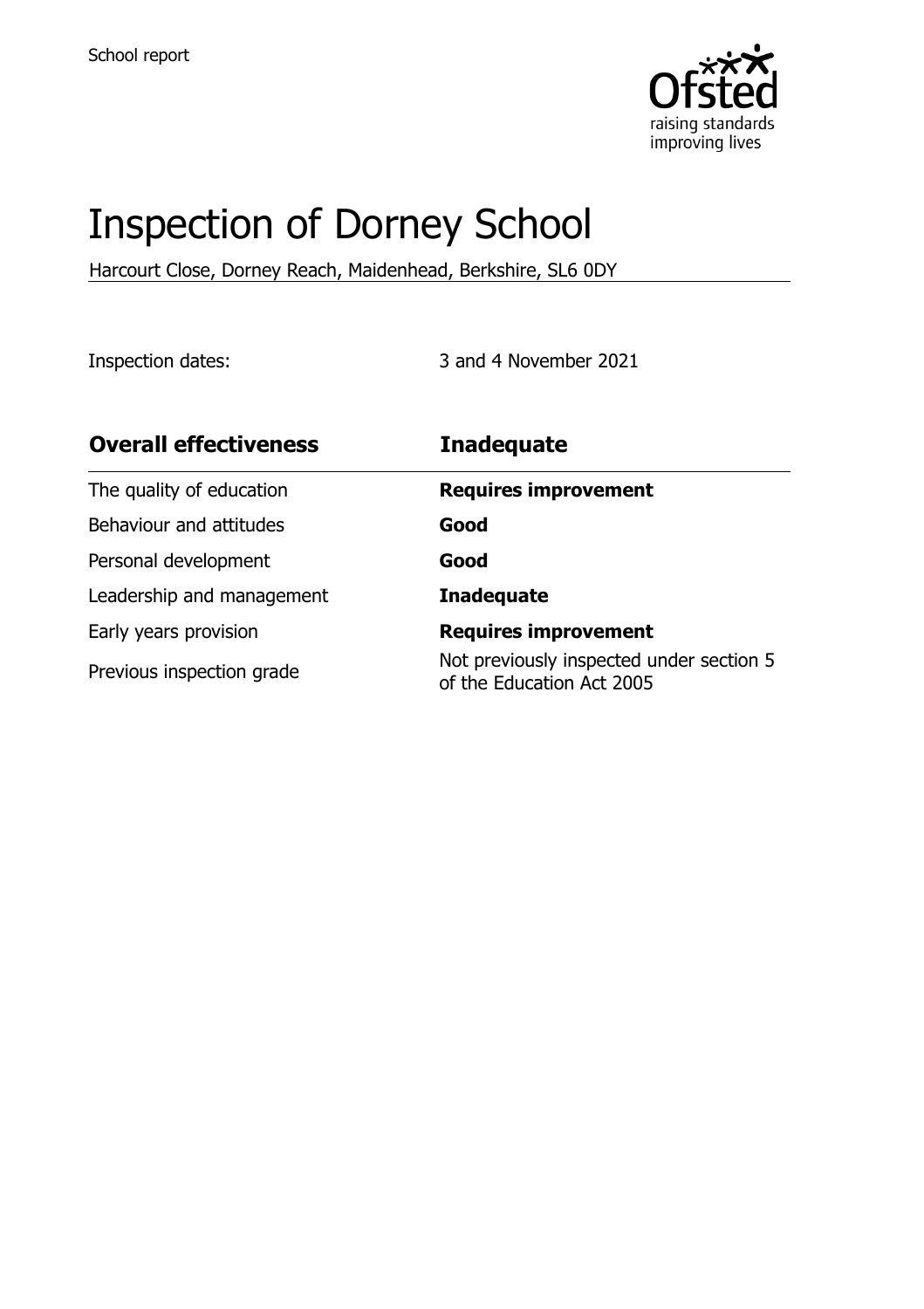

# **What is it like to attend this school?**

Pupils are happy in this school and believe staff are kind. They are proud to share their projects that promote positive mental health. Pupils know that everyone is equal and everyone is welcome. They enjoy the opportunity to learn about important issues such as Black History Month and understand it is important for everyone to have a voice and be listened to. As one pupil commented, 'if someone can't speak out, it's not right'.

Pupils are respectful. Staff help them to understand how to behave. They model to pupils how to speak to others. Incidents of poor or unkind behaviour do happen but staff swiftly guide pupils to make the right decisions. Bullying is rare.

Although pupils feel safe, leaders do not always follow procedures to make sure that they are. This means that pupils are potentially at risk and may not get the help that they need.

Leaders and staff are keen for pupils to achieve well. Their ambition to help pupils learn well does not, however, translate into what is happening in some classrooms. Consequently, pupils do not always have the support needed for their learning, including learning to read.

#### **What does the school do well and what does it need to do better?**

Pupils in all year groups enjoy teachers reading books to them. This exposes pupils to texts that they might not read themselves. The teaching of early reading, however, is too variable. Not all staff have received training to be able to teach phonics consistently well. Leaders have not ensured that books are always well matched to the sounds that pupils have learned so that they can practise their skills. Some staff do not always give weaker readers the time and support to practise reading to increase their fluency and confidence.

Leaders acknowledge that staff need training to strengthen the teaching of mathematics. Most teachers follow the recently introduced plans closely, which is helping pupils to build on prior learning. This is not always the case and means that some pupils learn content in the wrong order. Others miss out on opportunities to apply their skills to solve problems and to reason. Leaders recognise there is further work to do to improve pupils' fluency when working with number.

Subject leaders have put plans in place in other subjects from Year 1 onwards. However, they have not always ensured that new learning connects to what pupils have learned before and teachers are not always using the plans as intended. This impedes pupils gaining knowledge.

Science and geography leaders have begun to identify the key knowledge that pupils need to remember for future learning, but this process has yet to start in other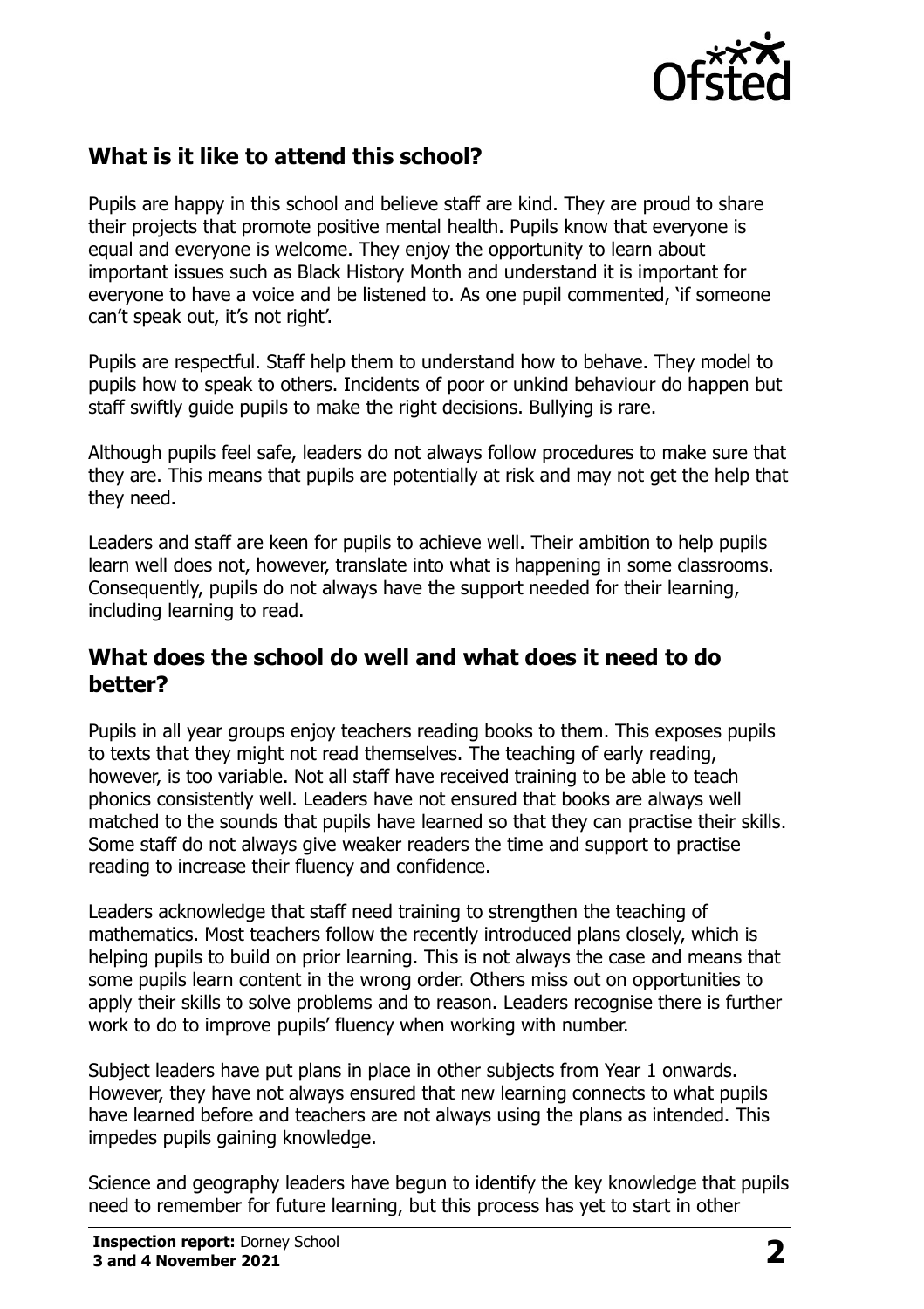

subjects. The curriculum in Reception is also at an early stage of development. Subject leaders do not all know how to monitor whether plans are being implemented effectively or check how well pupils are learning.

Pupils behave well. From the time they start in Reception, staff help children to settle well so that they develop the right behaviours to be ready to learn. Older pupils are eager to learn, so they work hard in lessons. Pupils' behaviour around the school is polite and respectful.

Staff effectively promote pupils' personal development. Pupils have developed a strong sense of equality and inclusion. One pupil summed up how they welcome diversity by commenting, 'everyone is equal and everyone is different'. Staff help pupils to understand their emotions from Reception onwards. Pupils know how to stay physically and mentally healthy and understand what makes a good friend. After-school clubs have been limited by the pandemic, but leaders are keen to get these restarted next term.

Staff identify and support pupils who have special educational needs and/or disabilities (SEND) to access the same curriculum as others. Adaptations to help pupils learn in class are appropriate. Leaders have not always been sharply focused on ensuring pupils with SEND on reduced timetables have the support they need to swiftly return to full-time education.

Governors do not have the knowledge required to sufficiently hold leaders to account for the quality of education. Consequently, they are unable to challenge leaders to improve pupils' learning or the teaching of reading. Trustees have not ensured that school leaders have identified and planned how to achieve and evaluate the most important priorities to make improvements. As a result, leaders are not taking effective action to address weaknesses in the school. Staff are committed to the school and value how leaders and governors have considered their workload during the pandemic.

### **Safeguarding**

The arrangements for safeguarding are not effective.

Trustees have ensured that there is a safeguarding policy and training in place. Governors and leaders have not, however, ensured that procedures are robustly followed and that all staff have a secure understanding of safeguarding.

Leaders have not always followed statutory guidance following serious incidents. Nor have they taken effective action to safeguard pupils who are on reduced timetables. Leaders did not know what to do until inspectors told them.

Leaders have not ensured that safeguarding records are complete. Records of incidents do not contain important documents or a clear timeline of events, including actions taken by the school.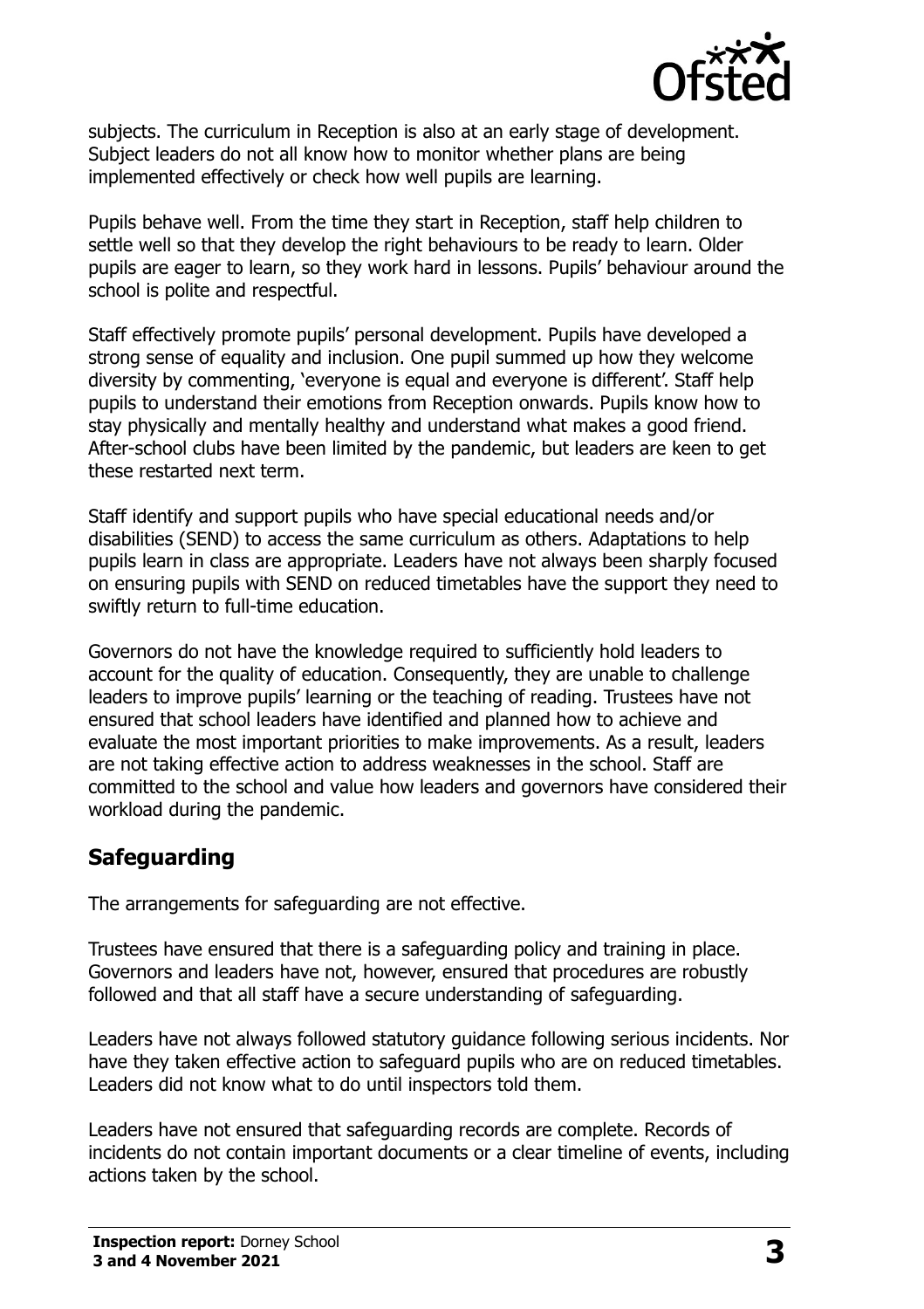

# **What does the school need to do to improve?**

#### **(Information for the school and appropriate authority)**

- **E** Leaders and those responsible for governance have not ensured that safeguarding is effective. This means that pupils are potentially at risk or may not get the help and support they need. Leaders should ensure that they routinely check staff's understanding, precisely follow the safeguarding procedures and improve safeguarding record-keeping. This includes following procedures to safeguard pupils on reduced timetables.
- Leaders have not ensured that all staff are well trained to teach early reading or that pupils, especially those who struggle with reading, read books that build their reading fluency and confidence. Leaders should ensure that all staff have the expert knowledge to teach reading and that pupils have books to read that are accurately matched to the sounds they have learned.
- Subject leaders have not identified the essential knowledge that they want all pupils to learn. This means that pupils are not always building on what they have learned before. Subject leaders should ensure that they precisely identify the key content in each topic they want all pupils to learn from Reception onwards.
- Not all subject leaders have the skills and knowledge they need to lead their subject. Consequently, they do not have a secure understanding of how well pupils are learning. Leaders should ensure that subject leaders receive highquality training to help them develop their subject plans, monitor how well they are implemented and check how well pupils are learning.
- Leaders have not prioritised the most important actions to improve the school. This means that they have not been working on the key steps needed to address weaknesses in the provision. Leaders and those responsible for governance should ensure that they identify the key priorities to improve the school and closely check the impact of their actions.

### **How can I feed back my views?**

You can use [Ofsted Parent View](http://parentview.ofsted.gov.uk/) to give Ofsted your opinion on your child's school, or to find out what other parents and carers think. We use information from Ofsted Parent View when deciding which schools to inspect, when to inspect them and as part of their inspection.

The Department for Education has further *quidance* on how to complain about a school.

If you are the school and you are not happy with the inspection or the report, you can [complain to Ofsted.](http://www.gov.uk/complain-ofsted-report)

# **Further information**

You can search for [published performance information](http://www.compare-school-performance.service.gov.uk/) about the school.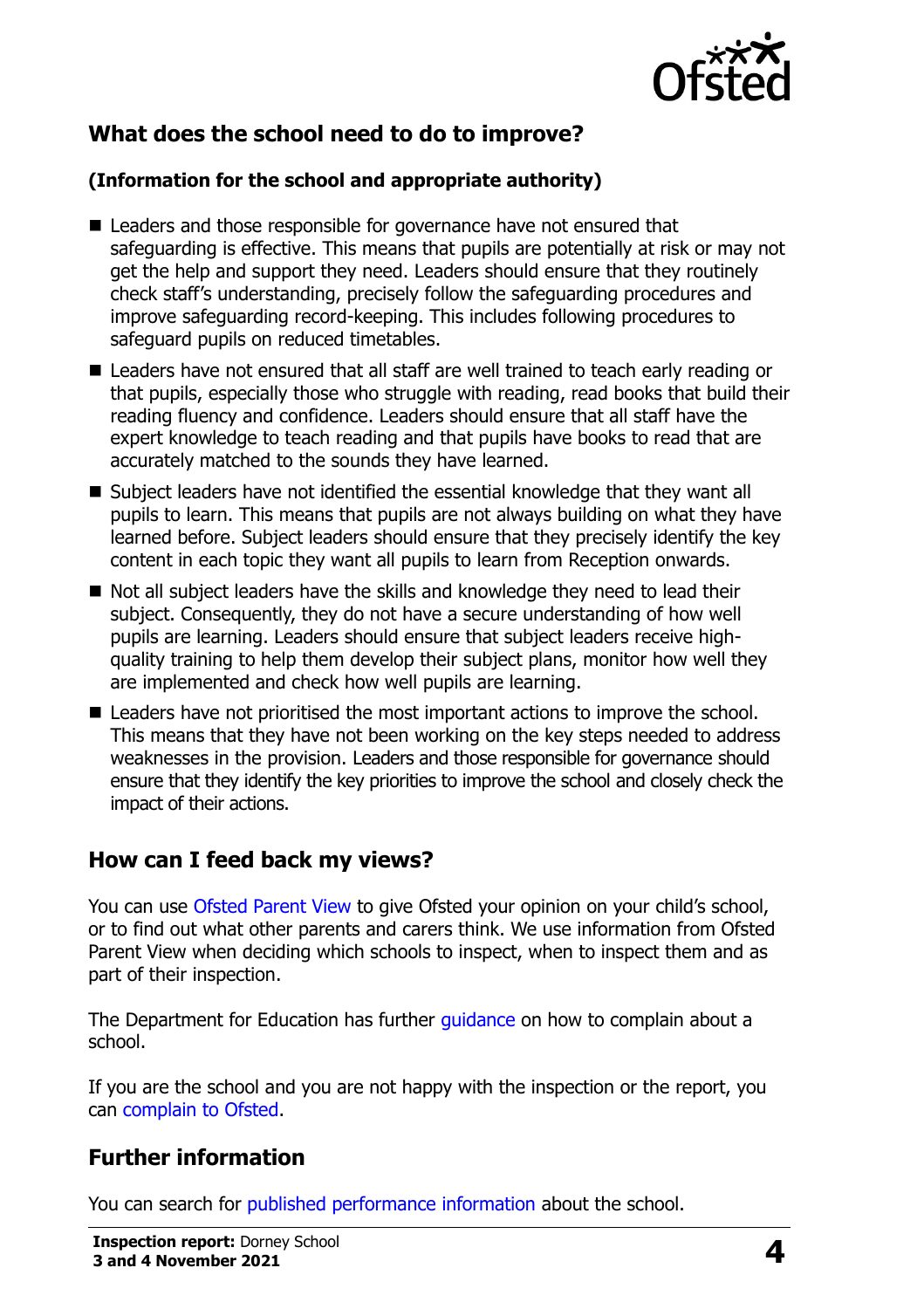

In the report, '[disadvantaged pupils](http://www.gov.uk/guidance/pupil-premium-information-for-schools-and-alternative-provision-settings)' refers to those pupils who attract government pupil premium funding: pupils claiming free school meals at any point in the last six years and pupils in care or who left care through adoption or another formal route.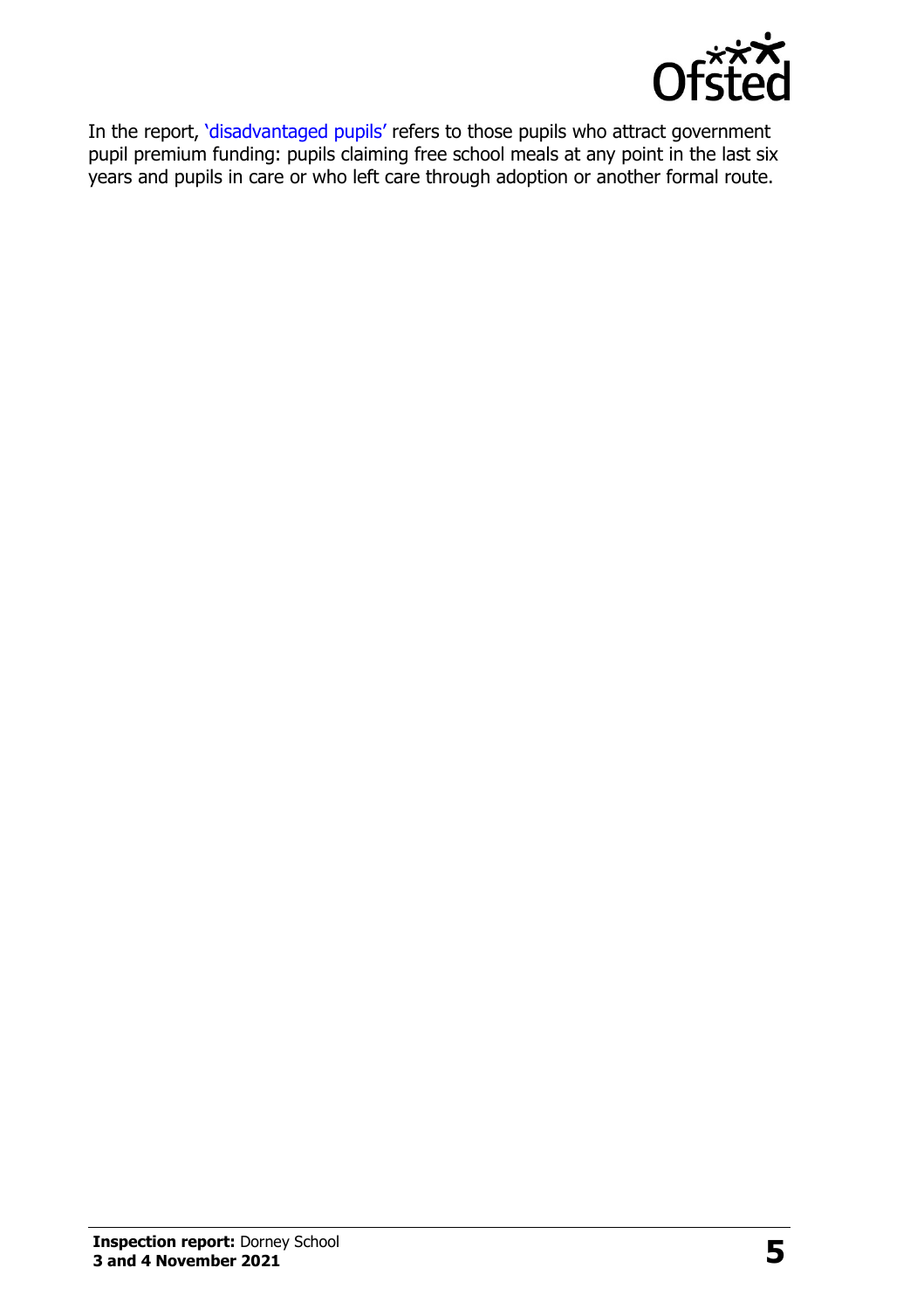

# **School details**

| Unique reference number             | 144339                        |
|-------------------------------------|-------------------------------|
| <b>Local authority</b>              | Buckinghamshire               |
| <b>Inspection number</b>            | 10200912                      |
| <b>Type of school</b>               | Primary                       |
| <b>School category</b>              | Academy sponsor-led           |
| Age range of pupils                 | 4 to 11                       |
| <b>Gender of pupils</b>             | Mixed                         |
| Number of pupils on the school roll | 200                           |
| <b>Appropriate authority</b>        | Board of trustees             |
| <b>Chair of trust</b>               | <b>Andrew Frith</b>           |
| <b>Headteacher</b>                  | Sharifah Lee                  |
| Website                             | http://www.dorneyschool.co.uk |
| Date of previous inspection         | Not previously inspected      |

# **Information about this school**

- This school opened as a sponsor-led academy in June 2017 as part of the Beeches Learning and Development Trust.
- When its predecessor school was last inspected in June 2015, it was judged to be inadequate.
- There have been four headteachers since the school joined the trust.
- The previous headteacher stepped down from his role in August 2020. The current headteacher was internally appointed in an acting role from September 2020 and this was made substantive from June 2021.
- The deputy headteacher was internally promoted to acting deputy headteacher in September 2020 and this post was made substantive in June 2021.
- The school does not currently use any alternative provision.

# **Information about this inspection**

The inspectors carried out this inspection under section 5 of the Education Act 2005.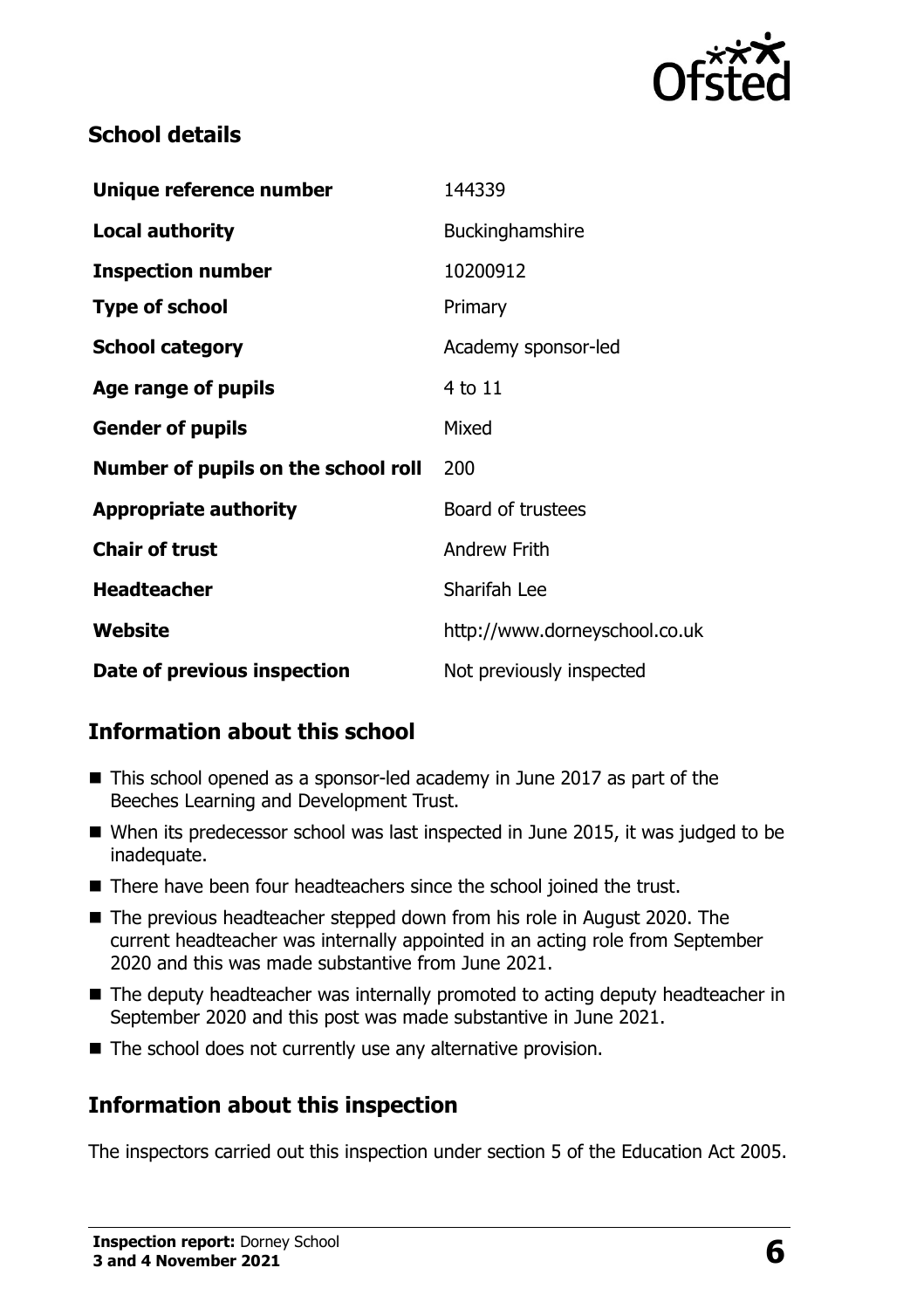

In accordance with section 44(2) of the Education Act 2005, Her Majesty's Chief Inspector is of the opinion that this school requires significant improvement, because it is performing significantly less well than it might in all the circumstances reasonably be expected to perform.

- This was the first routine inspection the school received since the COVID-19 pandemic began. The inspectors discussed the impact of the pandemic with school leaders and have taken that into account in their evaluation.
- The inspectors met with the headteacher, deputy headteacher and other school staff.
- The lead inspector also met with a group of governors and with a group of trustees, including the chair of trustees and the chair of governors.
- $\blacksquare$  The inspectors carried out deep dives in these subjects: early reading, mathematics, religious education and geography. For each deep dive, they met with subject leaders, looked at curriculum plans, visited a sample of lessons, spoke to teachers, spoke to some pupils about their learning and looked at samples of pupils' work.
- Inspectors also looked at examples of planning from other subjects and spoke to a group of support staff.
- To determine the effectiveness of safeguarding, inspectors spoke with staff and pupils. The lead inspector met with the designated safeguarding lead to review their knowledge. She checked safeguarding records, including actions taken by the school, and reviewed information about the safer recruitment of staff. The lead inspector also discussed safeguarding with governors and trustees.
- To evaluate behaviour and personal development, inspectors spoke to leaders, staff and groups of pupils, observed behaviour in the classroom and at lunchtime, and looked at behaviour records.
- The views of staff, including 20 responses to Ofsted's staff survey, were considered.
- The 53 responses to Ofsted Parent View, including 32 written responses, were also taken into account. The lead inspector also spoke to one parent by telephone.

#### **Inspection team**

Laurie Anderson, lead inspector Her Majesty's Inspector Sue Keeling **Her Majesty's Inspector**